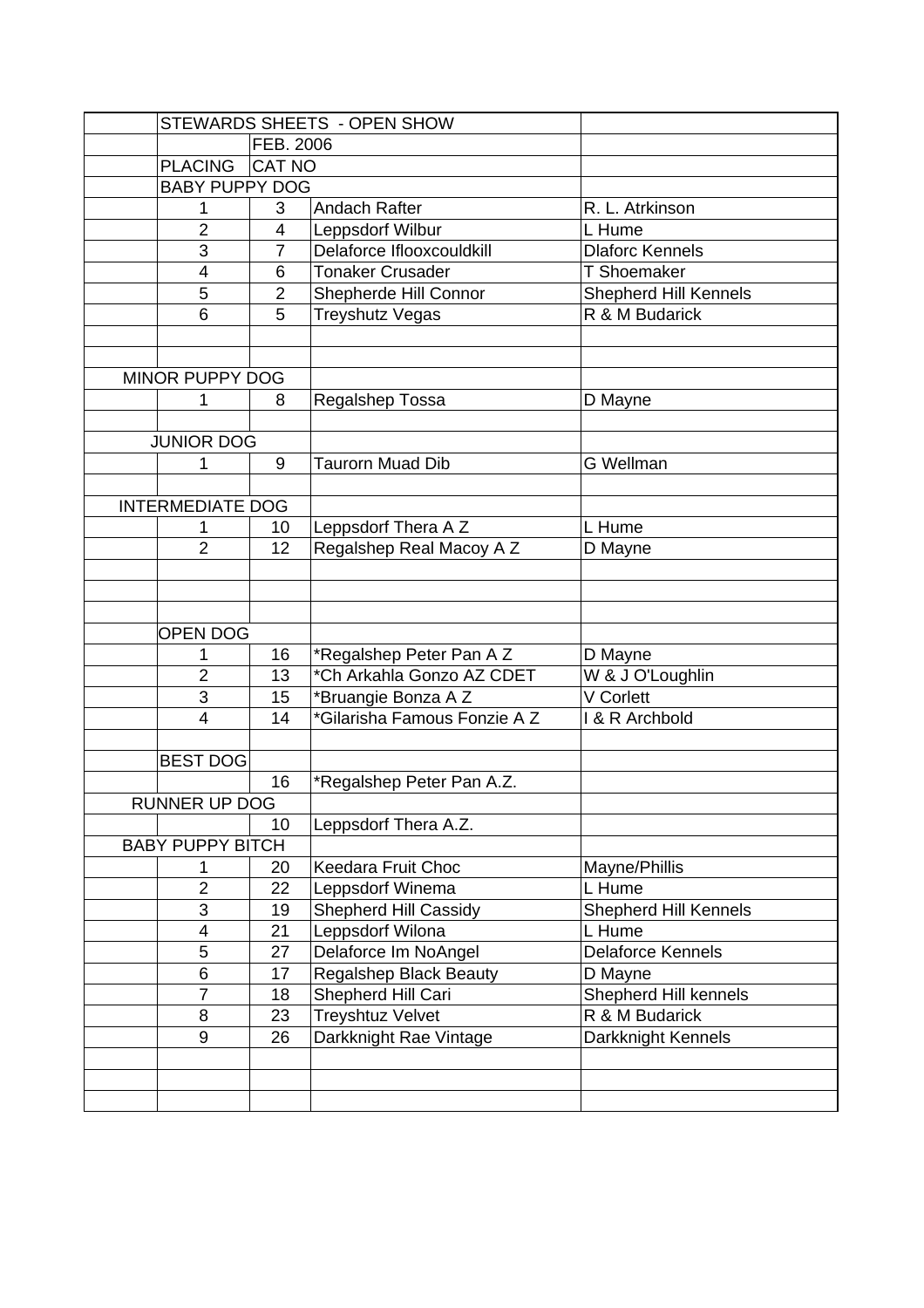| MINOR PUPPY BITCH         |                         |    |                               |                              |
|---------------------------|-------------------------|----|-------------------------------|------------------------------|
|                           |                         | 29 | <b>Bruangie Golden Dust</b>   | V Corlett                    |
|                           | $\overline{2}$          | 30 | Seigerheims Marilena          | P & K Flynn                  |
|                           | 3                       | 32 | Vonpeta Champange             | Darmarell/Pike               |
|                           | $\overline{\mathbf{4}}$ | 28 | <b>Sheprose Quality Jade</b>  | C Lacey                      |
|                           | 5                       | 31 | Darkknight Quesha             | Darkknight Kennels           |
|                           | 6                       | 33 | Vondoussa Lets Elope          | Vondoussa Kennels            |
|                           |                         |    |                               |                              |
| <b>PUPPY BITCH</b>        |                         |    |                               |                              |
|                           | 1                       | 34 | Gilarisha Im A Tramp          | I & R Archbold               |
|                           |                         |    |                               |                              |
|                           | <b>JUNIOR BITCH</b>     |    |                               |                              |
|                           |                         | 36 | <b>Bruangie Dancing Star</b>  | V Corlett                    |
|                           | $\overline{2}$          | 41 | Tonaker Amy Bell              | <b>T</b> Shoemaker           |
|                           | 3                       | 35 | Vonpeta Avenue Toldher A Z    | Damarell/Pike                |
|                           | 4                       | 37 | Vondoussa Illdoit My Way      | Vondoussa Kennels            |
|                           | 5                       | 40 | Llacfarra Holly               | <b>Shepherd Hill Kennels</b> |
|                           | 6                       | 38 | Arkahla Limerick              | W & j O'Loughlin             |
|                           | 7                       | 42 | <b>Tonaker Biance Bell</b>    | C & p Van Groen              |
|                           | 8                       | 39 | Llacfarra Heapsolove          | Shepherd Hill Kennels        |
|                           |                         |    |                               |                              |
| <b>INTERMEDIATE BITCH</b> |                         |    |                               |                              |
|                           | 1                       | 43 | *Treyshutz Troublenstrife A Z | R & M Budarick               |
|                           | $\overline{2}$          | 45 | San Rancho Avril A Z          | C & P Van Groen              |
|                           | 3                       | 44 | Arkahla Kahlua A Z            | W & J O'Loughlin             |
|                           | $\overline{4}$          | 46 | Stunadel Xrated A Z           | Stunadel/Vondoussa Knls      |
|                           |                         |    |                               |                              |
| <b>OPEN BITCH</b>         |                         |    |                               |                              |
|                           | 1                       | 53 | *Keedara Deby Duz A Z         | Mayne/Phillis                |
|                           | $\overline{2}$          | 54 | *Ch Sagenhaft Moneypenny A Z  | <b>Delaforce Knls</b>        |
|                           | 3                       | 50 | *Bruangie Aztec Princess A Z  | Corlett/DeLucia              |
|                           | $\overline{\mathbf{4}}$ | 55 | *Regalshep Princess Fiona A Z | D Mayne                      |
|                           | 5                       | 49 | *Treyshutz Trick N Treat A Z  | Hume/Budarick                |
|                           | 6                       | 52 | *Vondoussa Georgie Girl A Z   | Hueppauff/Lloyd              |
|                           | $\overline{7}$          | 47 | *Gilarisha Elsa A Z           | I & R Archbold               |
|                           | 8                       | 51 | *Sagenhaft Exocet A Z         | S & V Crozier                |
|                           |                         |    |                               |                              |
|                           |                         |    |                               |                              |
| <b>BEST BITCH</b>         |                         |    |                               |                              |
|                           |                         | 53 | *Keedara Deby Duz A Z         |                              |
|                           |                         |    |                               |                              |
|                           | RUNNER UP BEST BITCH    |    |                               |                              |
|                           |                         | 43 | *Treyshutz Troublenstrife A Z |                              |